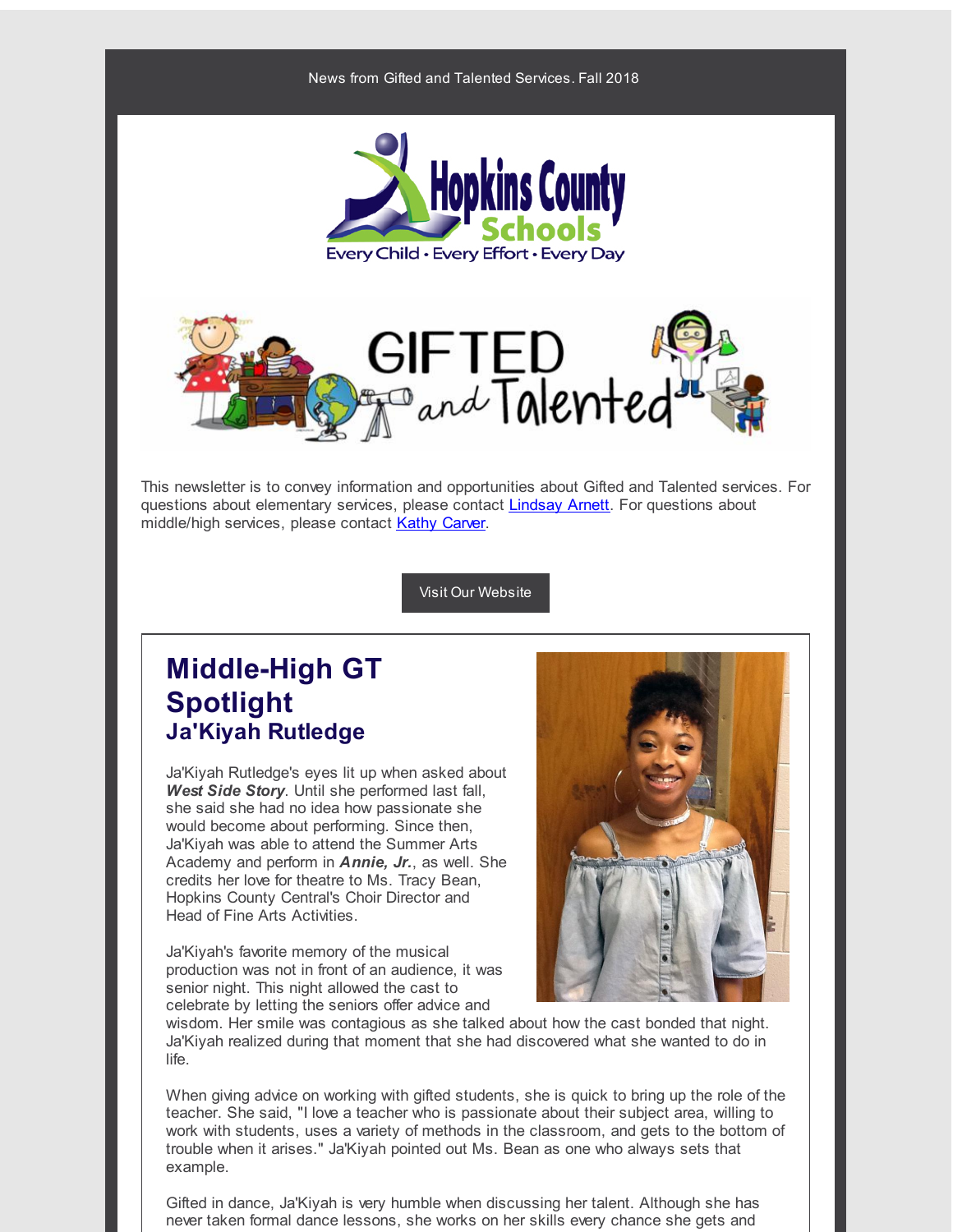cites the internet as inspiration. Emma Harrison refers to Ja'Kiyah as, "the one who will be on Broadway someday." That is high praise for Ja'Kiyah, who favors the dance style of hiphop and dancers, *Les Twins*.

She has some advice for students interested in visual and performing arts and that is to work hard. Whether you play an instrument, dance, act, or sing, you have to practice on your own. This rising star has aspirations to attend college at **The [Juilliard](http://r20.rs6.net/tn.jsp?f=0012THEhGGMJxtwTd8k0iK33XqJKqmutrXmu_NFt7K4zLGiVYSdJS7z5bfJWzp4-_waujlQrRqEO-fau8NUUXjXm1nRBAWaXFGAguUxyi0VHFx0fqRypatXDzilh6g4pI1bZbUS67AYrN8jsxC1DetId534BqQETyEfCMiWeTOUnOeQf5wHdnvIWw==&c=&ch=) School** in New York City. Until then, she is hard at work on the fall production of *Newsies*.

Ja'Kiyah is in the 10th grade at Hopkins County Central High School. She is the daughter of Kelcey Rutledge, Sr.



# **Elementary GT Spotlight Keeley Peyton**

Keeley Peyton is an elementary GT student at West Hopkins School in the areas of Creativity and Leadership. Keeley's recent selection as the 5th grade student ambassador at WHS came as no surprise. She will take part in the 2018-2019 Junior Leadership Academy for Hopkins County Schools. Keeley, active in the 4-H program at WHS, served as reporter last year where she wrote monthly reports about the school's 4-H activities and events.

This summer she also took home 1st and 2nd place awards for the 4-H art and plant competitions at the Hopkins County Fair. She enjoys crafting and used her creativity to make homemade gifts for everyone in her family for Christmas last year. Keeley is a service oriented young lady. After achievin g all her required community service hours for Beta Club last year, she asked her family to go on a mission trip to Oklahoma. Keeley spent her spring break volunteering on a reservation. She also plays on a recreational soccer team in Nortonville.



Keeley is the 10-year-old daughter of Terry and Misty Peyton.



### **Kentucky Poppy Project**

The Kentucky Poppy Project is working hard to organize an amazing display of remembrance for the Kentucky WWI Centennial Commemoration at the state capital. Most recently, the poppies were displayed at the 2018 Kentucky State Fair in Louisville.

As the official website states, the Kentucky Poppy Project was inspired by the 5000 Poppy Project from Australia. The goal is to collect handmade poppies until the summer of 2019 to close out the commemoration with the laying of thousands of poppies on the steps of the Capitol Building in Frankfort, KY.

Hopkins County Schools partnered with this project last school year where students, grade K-8, created approximately 1,700 poppies. GT students led the effort as one of their leadership projects This hard work culminated with an assembly at Southside Elementary featuring Heather French Henry, Deputy Commissioner of the Kentucky Department of Veteran Affairs and former Miss America. She excitedly praised our students for their donation and offered a brief history lesson on Kentucky's involvement in WWI.

The project continues this school year with a second and final donation from our students. Expect more information about poppy donations and begin to prepare your GT students for poppy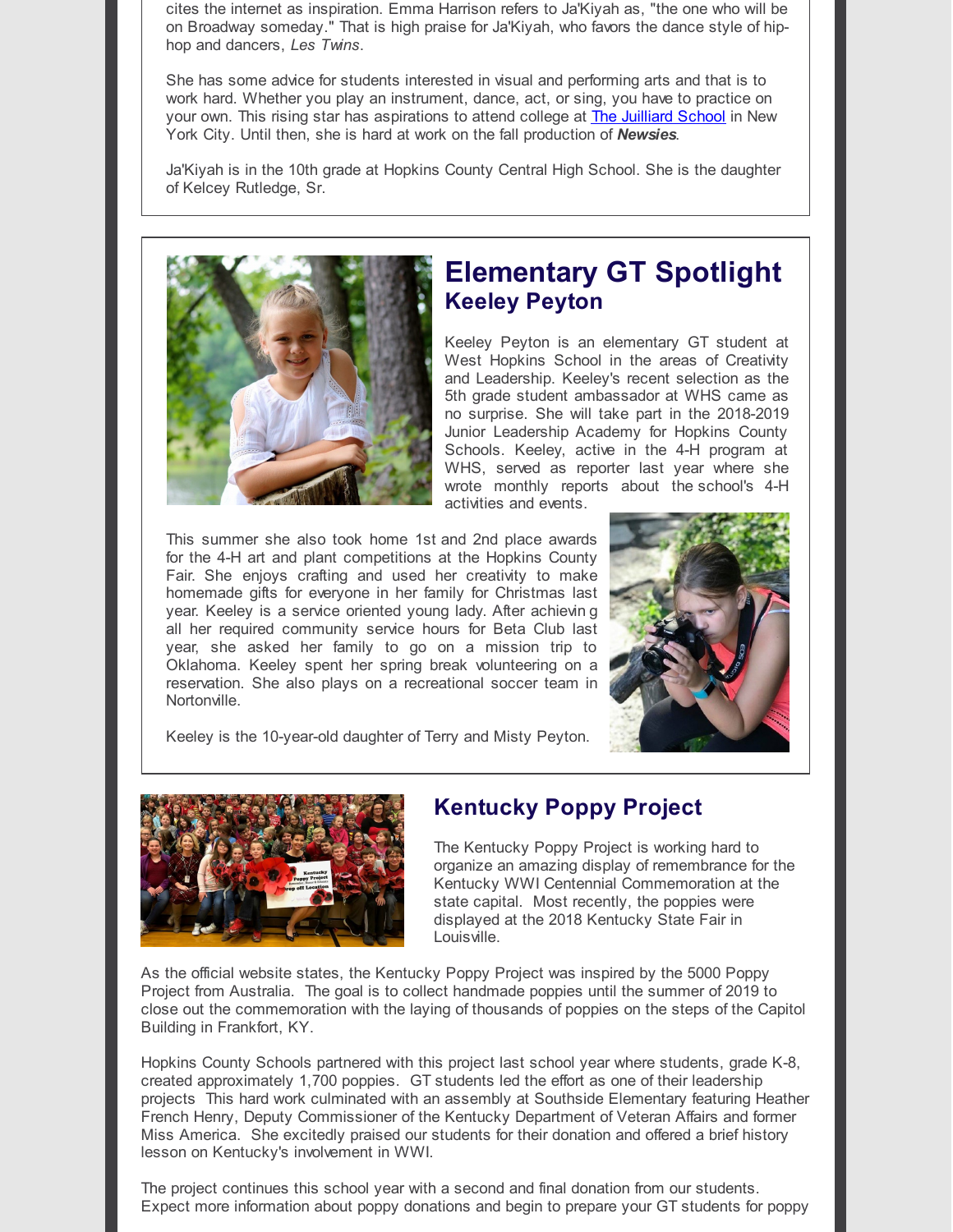creation!

Questions? Contact: [kathy.carver@hopkins.kyschools.us](mailto:kathy.carver@hopkins.kyschools.us) or [lindsay.arnett@hopkins.kyschools.us](http://r20.rs6.net/tn.jsp?f=0012THEhGGMJxtwTd8k0iK33XqJKqmutrXmu_NFt7K4zLGiVYSdJS7z5bfJWzp4-_wacwwlGch4jOQ-db-WTtzF910DEpP5tvGXYSxfQmM0hdJz7Ut2_l58RhW6iTxMSMW_SYiOQJBxsrCsnGOINCdAGT8rKUKbcIkm&c=&ch=)

Deadline: Sunday, November 11, 2018 (Veterans Day)

For more information, visit the [Kentucky](http://r20.rs6.net/tn.jsp?f=0012THEhGGMJxtwTd8k0iK33XqJKqmutrXmu_NFt7K4zLGiVYSdJS7z5bfJWzp4-_waHVpg0g8r_kdDo5yrWgLWmI44gBkKKpLvxk7umbPvL6kgkdTbfUWDYeHBFAZwNs34bGl4xj9B3UsKwHcMcI_CDUrGg-VXGFex2WS49N-MYYAHM3gssFyZpQ==&c=&ch=) Poppy Project website

### **Have an Interesting Hobby or Expertise You Can Share?!**

We need you to come up with a challenging, yet fun, course to teach at Madisonville Community College for two Saturdays, January 12 and 19, 2019. The subject or grade level you currently teach does not have an impact on the course you design. If you have an interesting outside **hobby, expertise, or talent**, we want to know about it!

You will even *GET PAID*!

We refer to them as *SUPER SATURDAYS*. Why? Because our gifted students get to spend about 6 hours learning something at a fast pace with their gifted peers in grades 2-8.

But it doesn't work well unless we have some super teachers! Apply to teach this high-level,

fast-paced group. For more information, read through the application link below or contact [Lindsay](mailto:lindsay.arnett@hopkins.kyschools.us) Arnett or Kathy [Carver](mailto:kathy.carver@hopkins.kyschools.us).

### **Super Satudays Instructor [Application](http://r20.rs6.net/tn.jsp?f=0012THEhGGMJxtwTd8k0iK33XqJKqmutrXmu_NFt7K4zLGiVYSdJS7z5bfJWzp4-_waBuoOj_phFmAAapL2KWYuuDHNRZ6MvceRw98EU2Xs6tuwjoPbAebkL2k1GKPqioLfuXevtjUAFd3A3lFDSremYuYYS51oY73VmiQWnCh0LjRbdJEMmlk_9OXwtzUJB5UbRI6jeZvscwdcFnRd6FKqa2LE50vEOVozbsySzyEAaiovMDsEPhlPpDiVnNjSiMdOa4MmmYLznp8KJQjNxEcNLzLIol6IEfSi&c=&ch=)**



### **We asked our GT Elementary Students to "Dream Out Loud"**

For the 6th year in Hopkins County, Primary Talent Pool and Gifted and Talented students had the opportunity to work on the creative "Dream Out Loud Challenge" for a chance to win a \$1,000 college savings account and \$500 for their school.

Students submitted an original drawing, video, essay, or poem answering the question, "How will I change the world after I go to college?"

Gauge Clark, 3rd Grader at Hanson Elementary School, won the top prize! He received a \$1,000 college savings account. Hanson received \$500, as well.

Congrats to Gauge on his success!

The Dream Out Loud Challenge is sponsored by the Kentucky Higher Education Assistance Authority (KHEAA) and the Kentucky Education Savings Plan Trust (KESPT). For more information please visit KYSaves.com/DreamOutLoud.

Encourage your Elementary GT students to enter the contest next year! What a wonderful service opportunity.

2018 Dream Out Loud Challenge Winners



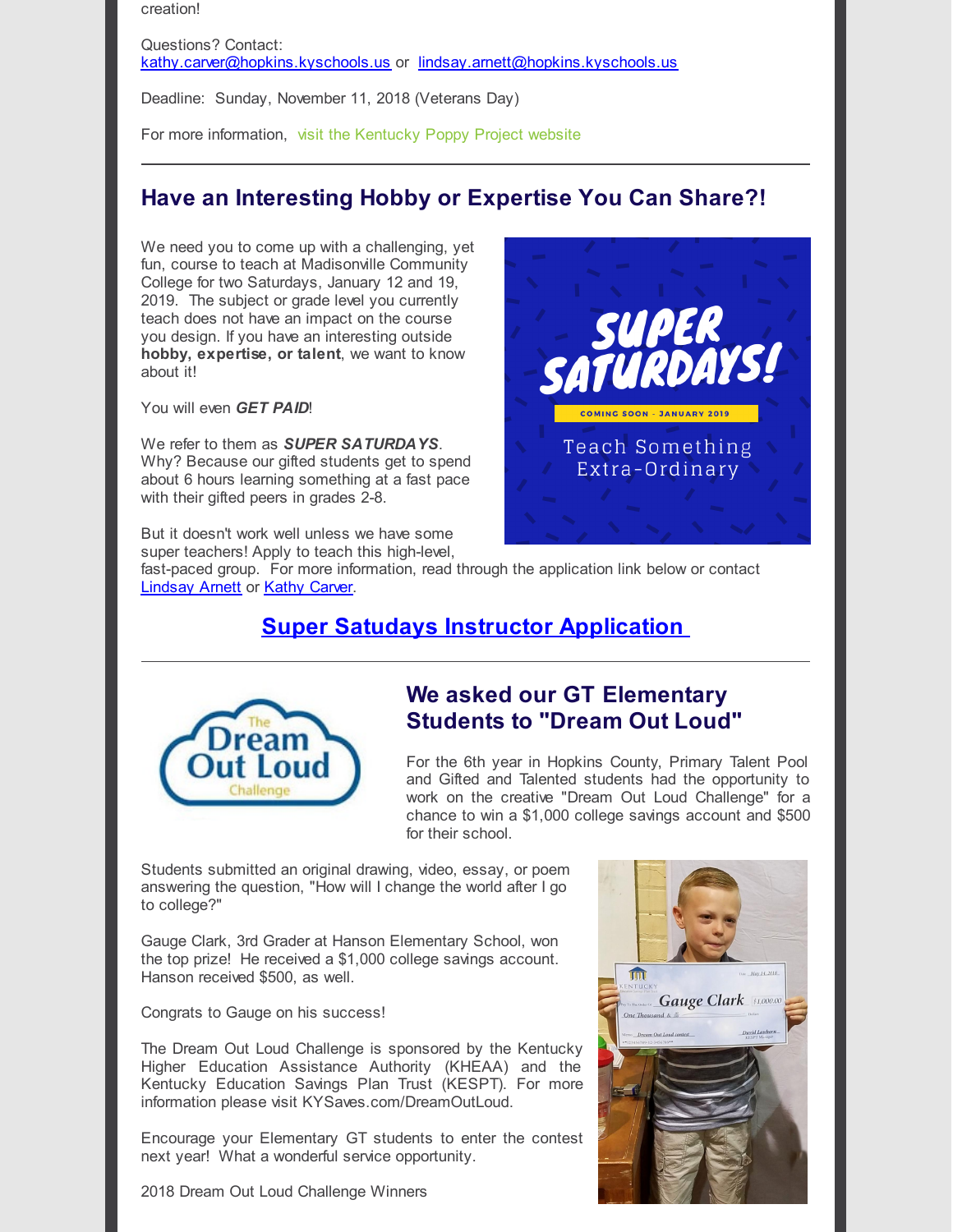

# **Need Help Differentiating?**

**The Differentiator** is an online tool that helps you create objectives for gifted learners. The Differentiator is based on Bloom's Taxonomy, Kaplan and Gould's Depth and Complexity, and

David Chung's product menu. Using this web based tool allows you to vary instruction and keep ideas fresh to challenge your bright kiddos.

[D](http://r20.rs6.net/tn.jsp?f=0012THEhGGMJxtwTd8k0iK33XqJKqmutrXmu_NFt7K4zLGiVYSdJS7z5bfJWzp4-_waQ0xOAu3bRMAVhjPxoBlFuZnLeB7YZmibylk-tKtfT-GXFR3BJzbwx_K4j0_1H_OPrN5I90LNeRW1erz8ood9oI_wQpHTB9MctZoO_XT5fM50QR37J7AgEwW0HEd-IEvn&c=&ch=)esign [Instruction](http://r20.rs6.net/tn.jsp?f=0012THEhGGMJxtwTd8k0iK33XqJKqmutrXmu_NFt7K4zLGiVYSdJS7z5bfJWzp4-_waQ0xOAu3bRMAVhjPxoBlFuZnLeB7YZmibylk-tKtfT-GXFR3BJzbwx_K4j0_1H_OPrN5I90LNeRW1erz8ood9oI_wQpHTB9MctZoO_XT5fM50QR37J7AgEwW0HEd-IEvn&c=&ch=) Using The [Differentiator](http://r20.rs6.net/tn.jsp?f=0012THEhGGMJxtwTd8k0iK33XqJKqmutrXmu_NFt7K4zLGiVYSdJS7z5bfJWzp4-_waQ0xOAu3bRMAVhjPxoBlFuZnLeB7YZmibylk-tKtfT-GXFR3BJzbwx_K4j0_1H_OPrN5I90LNeRW1erz8ood9oI_wQpHTB9MctZoO_XT5fM50QR37J7AgEwW0HEd-IEvn&c=&ch=)

**Freebies** From the [Gifted](http://r20.rs6.net/tn.jsp?f=0012THEhGGMJxtwTd8k0iK33XqJKqmutrXmu_NFt7K4zLGiVYSdJS7z5bfJWzp4-_waAtTqcTI3stXJ1mre4Zf-N73XrxOUHMKU4ZOYE3KQ2bk-lPWgyCmAmC0v4zP9-3TbFV8Ith4BVyoyehz6nArk5tWhnU8c1_oSbLKBcA4GV_5x1Y-Db6fYQf4krj7_ngAjXrCj3Ig9_W4=&c=&ch=) Guru



# **Do's and Don'ts of Teaching Gifted Students in a Mixed Ability Classroom.**

**<-------------------------Do's------------------------->**

Look for ways to let GT students use their "gifts" (examples: higher level reading books, artistic integration, etc.)

- Talk with GT students one-on-one about your expectations, their learning, etc. Include them in the planning process
- Give praise and feedback
- Group with other GT students when possible
- Offer leadership opportunities
- Alternate assignment/product Let students have a choice in what they do for a product (for example offer student choice from a [product](http://r20.rs6.net/tn.jsp?f=0012THEhGGMJxtwTd8k0iK33XqJKqmutrXmu_NFt7K4zLGiVYSdJS7z5bfJWzp4-_wazbju5UP7KQjt9muXk7TQKAZTY_RoN15BWT5_n3VjZRJRfe-r7aIE6VAifWEmc2vR9Uor3UBAN9PmGhHkJu2Kw3pa6-64GFBmTdjPMlmTNscyQYg9CTaeFbbkIWJh0yB1IySoXerMwiLp_zm53Pd9KTCNuW9ikAd8-fKrBN1xMVLe61p1NAtONVIVyjNSczCYEVe8Z2e9cVwTgurxwRPN1o85O6aLcwdIse0pi5EYtqCtXTA5FeanbO2Sf9YEejYY7EA-NhjcQWs=&c=&ch=) list)
- Change assignments to make more challenging or interesting.
- Offer any competitions available (Academic Team, Future Problem Solving Team, Robotics, BETA Club, FBLA, FFA, etc.)
- Challenge them to dig deeper and go further
- Let them serve as tutors or class assistants (nor document as a service)
- Give them more work (extra problems, extra busy work, book reports)
- Assume all gifted students are the same and all strategies work for all
- Assume that gifted students grow academically, review their assessments and offer your help

**<-----------------------------------------------Don'ts----------------------------------------------->**

Leave them alone or assume they don't need you because of their giftedness

Learn more about Gifted and Talented [Education](http://r20.rs6.net/tn.jsp?f=0012THEhGGMJxtwTd8k0iK33XqJKqmutrXmu_NFt7K4zLGiVYSdJS7z5VQvNWJZ04eUzYBACeEq7ndfNP3LA9F-L6SugEzHxfJYAHDO-OMZ3djTUIl2xVEFCXA4c2bWCY54hXYiJSU5HQPYkC5GKEdmHobES7nxpW_X9ymCc8G-vWLlq4odqgxgSiQSeYdzQca-1J9UcWE5fWI=&c=&ch=) on our website

## **Gifted Students Finishing Early?**

**Independent study or self-directed learning can be an appropriate service option for gifted students with structure and supervision.**